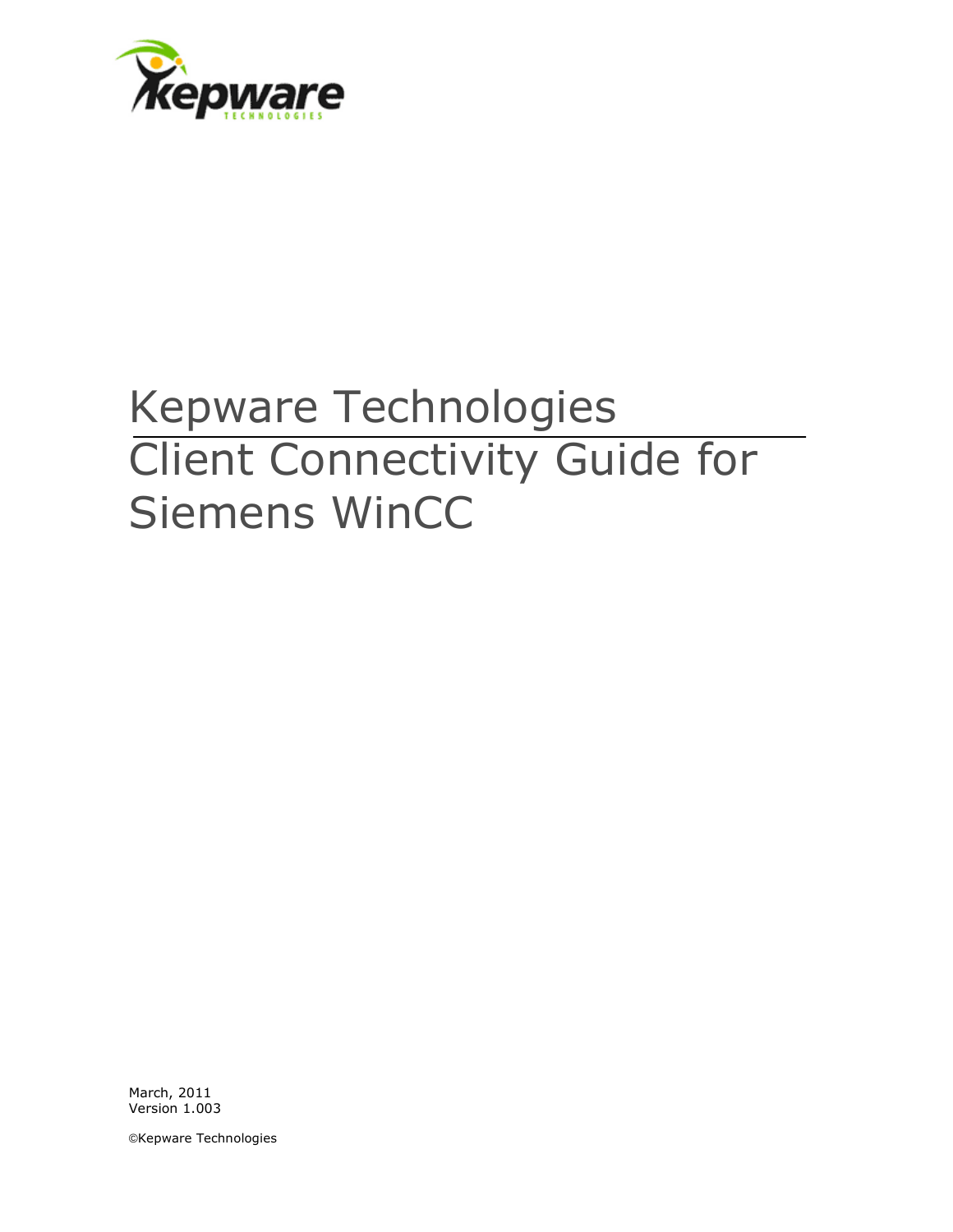## **Table of Contents**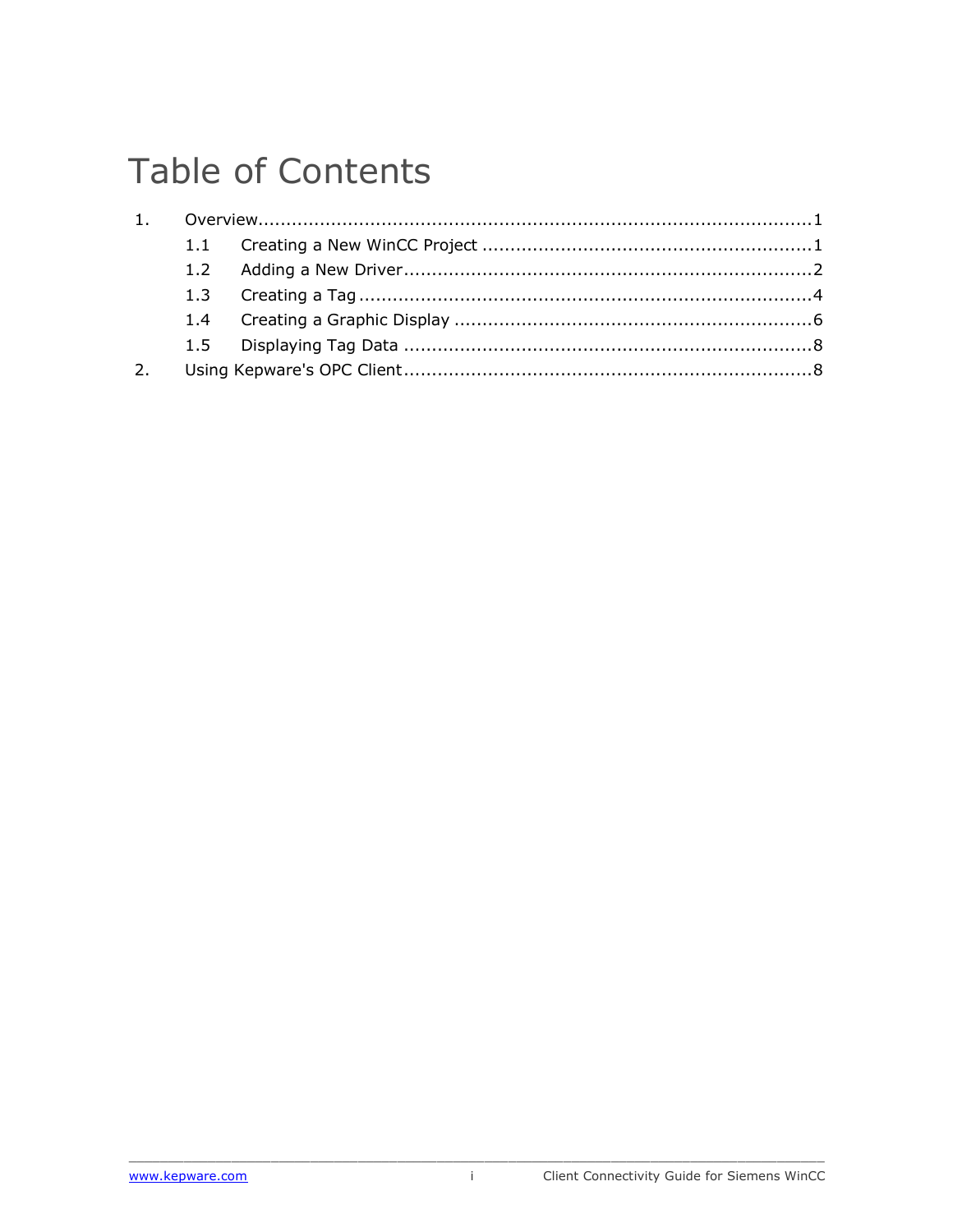## <span id="page-2-0"></span>**1.Overview**

This document intends to discuss how to create an OPC connection to the server from Siemens WinCC.

<span id="page-2-1"></span>1.1 Creating a New WinCC Project

The following instructions use Siemens WinCC version 4.0.2.

- 1. In KEPServerEX, start the "simdemo.opf" project. Then, open WinCC to start a new project.
- 2. If there are no existing projects, the **Create a New Project** dialog will be invoked. Otherwise, click **File** | **New**.
- 3. Next, select **Single-User System**. Then, click **OK**.

| <b>Control Center</b>    |                                                                                    |
|--------------------------|------------------------------------------------------------------------------------|
| Create a New Project     | пκ                                                                                 |
| <b>Tel</b>               |                                                                                    |
| G Single-User System     | Cancel                                                                             |
| C Multi-User System      | Tips for New                                                                       |
| Project Wizard           | Users                                                                              |
| Open an Existing Project | You can use the Project<br>Wizard to create complex<br>project structures quickly. |

- 4. In **Project Name**, specify a name for the project. In this example, "KEPServerEX\_Connect" is used.
- 5. In **New Subfolder**, specify a name for the subfolder. In this example, "KEPServerEX\_Connect" is used.

| Create a new project                                                          |                                                                              |                        |  |  |
|-------------------------------------------------------------------------------|------------------------------------------------------------------------------|------------------------|--|--|
| Project Name:<br>KEPServerEX_Connect<br>New Subfolder:<br>KEPServerEX_Connect | Project Path<br>c:\\wincc\winccprojects<br>Földer<br>$\left[ \ldots \right]$ | Create<br>Cancel<br>He |  |  |
| You can use this dialog box<br>to create a new WinCC<br>project.              | Drive:<br>≡C                                                                 |                        |  |  |

6. Once finished, click **Create**.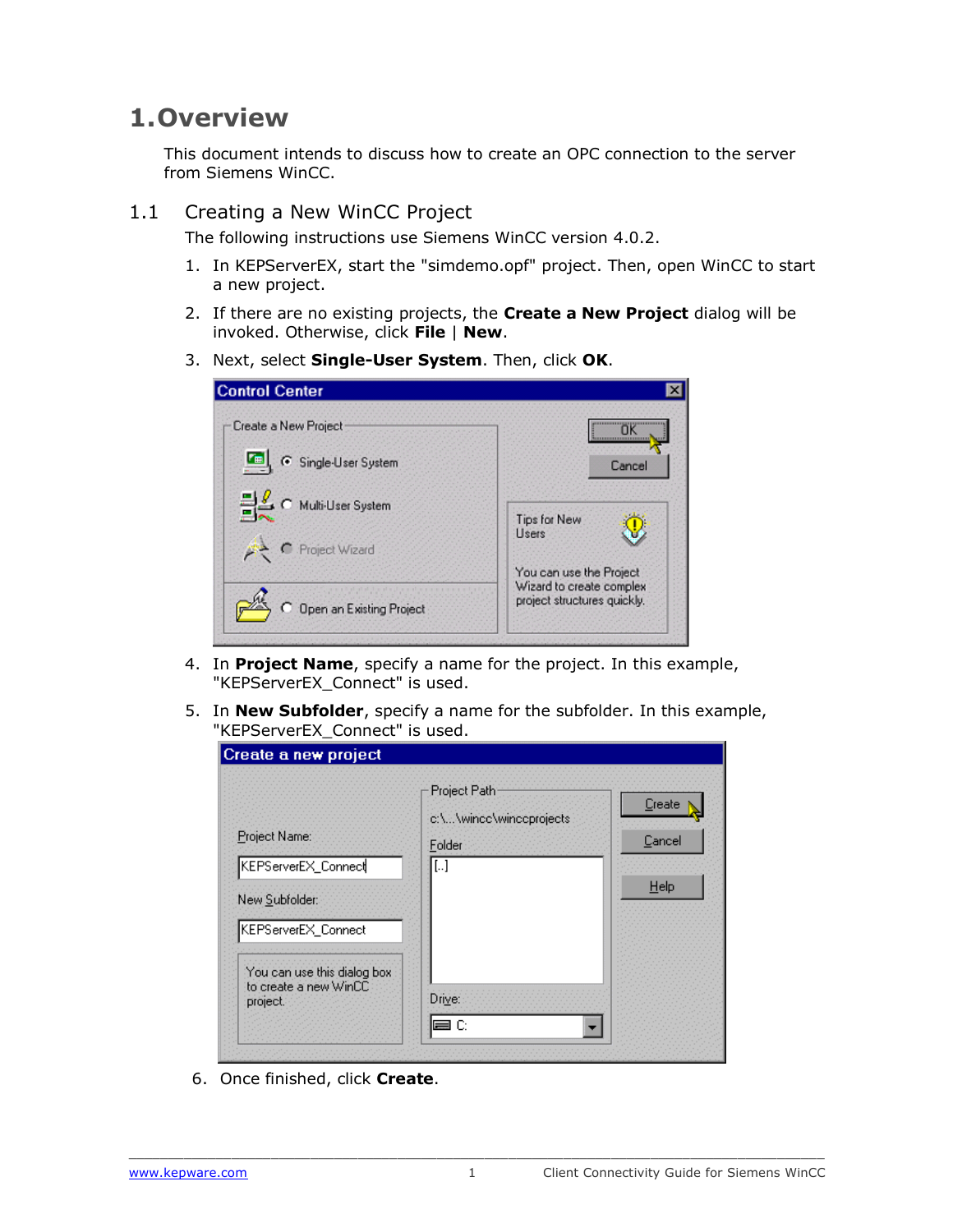- <span id="page-3-0"></span>1.2 Adding a New Driver
	- 1. In the **Control Center** tree hierarchy, expand **KEPServerEX\_Connect**. Then, right-click on **Tag Management** and select **Add New Driver**.



2. Select "OPC.chn" and then click **Open**.

| Add new driver.                                      |                                          |  |  |  |  |
|------------------------------------------------------|------------------------------------------|--|--|--|--|
| bin<br>Look in:                                      |                                          |  |  |  |  |
| <b>∍i</b> l Modbus Serial.CHN                        | <b>sa</b> ] SIMATIC S5 Ethe∣             |  |  |  |  |
| OPC.chn                                              | <u>∍</u> ] SIMATIC S5 PM0                |  |  |  |  |
| PROFIBUS DP.CHN<br>Profibus FMS.chn                  | ≋Ì SIMATIC S5 PM0<br>∍il SIMATIC S5 Prof |  |  |  |  |
| SIMATIC 505 TCPIP.CHN                                | ≢Ì SIMATIC S5 Prod                       |  |  |  |  |
| an SIMATIC S5 Ethernet Layer 4.CHN                   | ≋Ì SIMATIC S5 Seri                       |  |  |  |  |
|                                                      |                                          |  |  |  |  |
| OPC.chn<br>File name:                                | Open                                     |  |  |  |  |
| WinCC Communication Driver (*.chn)<br>Files of type: | Cancel                                   |  |  |  |  |

3. Next, expand **Tag Management** | **OPC**. Then, right-click on **OPC Groups (OPCHN Unit #1)** and select **Properties**.

| C Control Center - [KEPServerEX_Connect.MCP]                                                                                                                                                                                                                                                                                                                                                                                                                                                                                                                                                                                                              |            |                  |                                  |       |             |
|-----------------------------------------------------------------------------------------------------------------------------------------------------------------------------------------------------------------------------------------------------------------------------------------------------------------------------------------------------------------------------------------------------------------------------------------------------------------------------------------------------------------------------------------------------------------------------------------------------------------------------------------------------------|------------|------------------|----------------------------------|-------|-------------|
| Edit View Editors<br>Tools Help<br>File                                                                                                                                                                                                                                                                                                                                                                                                                                                                                                                                                                                                                   |            |                  |                                  |       |             |
| $\begin{array}{ c c c c c }\hline \Delta & \Delta & \Delta & \Delta & \Delta \\ \hline \Delta & \Delta & \Delta & \Delta & \Delta \\ \hline \Delta & \Delta & \Delta & \Delta & \Delta \\ \hline \Delta & \Delta & \Delta & \Delta & \Delta \\ \hline \Delta & \Delta & \Delta & \Delta & \Delta \\ \hline \Delta & \Delta & \Delta & \Delta & \Delta \\ \hline \Delta & \Delta & \Delta & \Delta & \Delta \\ \hline \Delta & \Delta & \Delta & \Delta & \Delta \\ \hline \Delta & \Delta & \Delta & \Delta & \Delta \\ \hline \Delta & \Delta & \Delta & \Delta & \Delta \\ \hline \Delta & \Delta & \Delta & \Delta & \Delta \\ \hline \Delta &$<br>太阳日 | f          | q                |                                  |       |             |
| □…< ※ KEPServerEX Connect                                                                                                                                                                                                                                                                                                                                                                                                                                                                                                                                                                                                                                 |            | Name             | Type                             | Param | Last change |
| … <mark>@</mark> } Computer                                                                                                                                                                                                                                                                                                                                                                                                                                                                                                                                                                                                                               |            |                  |                                  |       |             |
|                                                                                                                                                                                                                                                                                                                                                                                                                                                                                                                                                                                                                                                           |            |                  |                                  |       |             |
| ∄⊹‼LOPC                                                                                                                                                                                                                                                                                                                                                                                                                                                                                                                                                                                                                                                   |            |                  |                                  |       |             |
| <b>In OPC Groups (OPCHN Unit#1)</b>                                                                                                                                                                                                                                                                                                                                                                                                                                                                                                                                                                                                                       |            |                  |                                  |       |             |
| <u>- <mark>구</mark> Internal</u> tags                                                                                                                                                                                                                                                                                                                                                                                                                                                                                                                                                                                                                     |            |                  | New Driver Connection            |       |             |
| 由 <mark>予</mark> Data Types                                                                                                                                                                                                                                                                                                                                                                                                                                                                                                                                                                                                                               |            | System Parameter |                                  |       |             |
| 中, <sup>≫</sup> Editor                                                                                                                                                                                                                                                                                                                                                                                                                                                                                                                                                                                                                                    | Find       |                  |                                  |       |             |
|                                                                                                                                                                                                                                                                                                                                                                                                                                                                                                                                                                                                                                                           |            |                  |                                  |       |             |
|                                                                                                                                                                                                                                                                                                                                                                                                                                                                                                                                                                                                                                                           | Paste      |                  |                                  |       |             |
|                                                                                                                                                                                                                                                                                                                                                                                                                                                                                                                                                                                                                                                           | Properties |                  |                                  |       |             |
|                                                                                                                                                                                                                                                                                                                                                                                                                                                                                                                                                                                                                                                           |            |                  |                                  |       |             |
| Press F1 for Help.                                                                                                                                                                                                                                                                                                                                                                                                                                                                                                                                                                                                                                        |            |                  | External Tags: 0 / License: DEMO |       | NU)         |

4. In **Channel Unit Properties**, click **New**.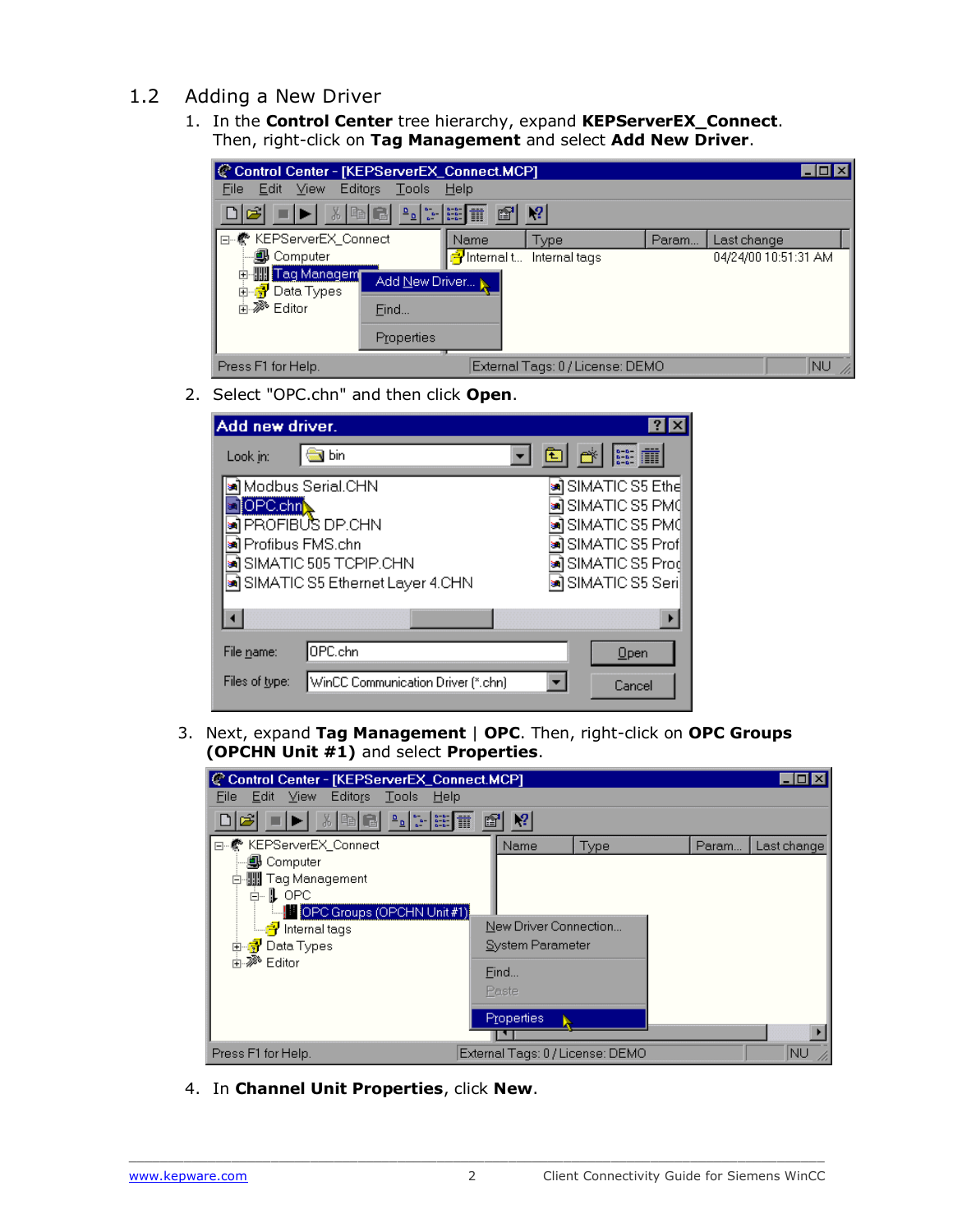- 5. In **Connection Properties**, beneath **Name**, enter a name for the OPC connection. In this example, "EX\_Group1" is used. The computer name should stay "TEST\_NT".
- 6. Once finished filling in the **General Information** tab, click to open **OPC Group Setting**.

| <b>Connection properties</b>            |                |                                             | $\times$ |
|-----------------------------------------|----------------|---------------------------------------------|----------|
| General Information   OPC Group Setting |                |                                             |          |
|                                         | Name:<br>Unit: | EX_Group1<br>OPC Groups (OPCHN Unit #1)     |          |
| Server List<br>TEST_NT                  |                |                                             | Up       |
|                                         |                |                                             | Down     |
| Add                                     |                | Delete                                      |          |
|                                         |                | Specify the name of the logical connection. |          |
|                                         |                |                                             |          |
|                                         | 0K             | Cancel                                      | Help     |

5. In **OPC Server Name**, enter "KEPware.KEPServerEX.V4".

| <b>Connection properties</b>                                                                                  |                |
|---------------------------------------------------------------------------------------------------------------|----------------|
| OPC Group Setting<br>General Information                                                                      |                |
| OPC Server Name:                                                                                              |                |
| KEPware.KEPServerEX.V4                                                                                        |                |
| Run the server on this computer:                                                                              | Test<br>Server |
|                                                                                                               |                |
| Read Data from<br>C Cache<br>C Device<br>Select an OPC server an the computer on which you want to<br>run it. |                |
| Cancel<br>0K                                                                                                  | Help           |

- 6. Next, click **Test Server** to ensure that the Control Center can invoke the server.
- 7. In **Read Data From**, select the data source from which to receive data. In this example, select **Cache**.
- 8. Once finished, click **OK**.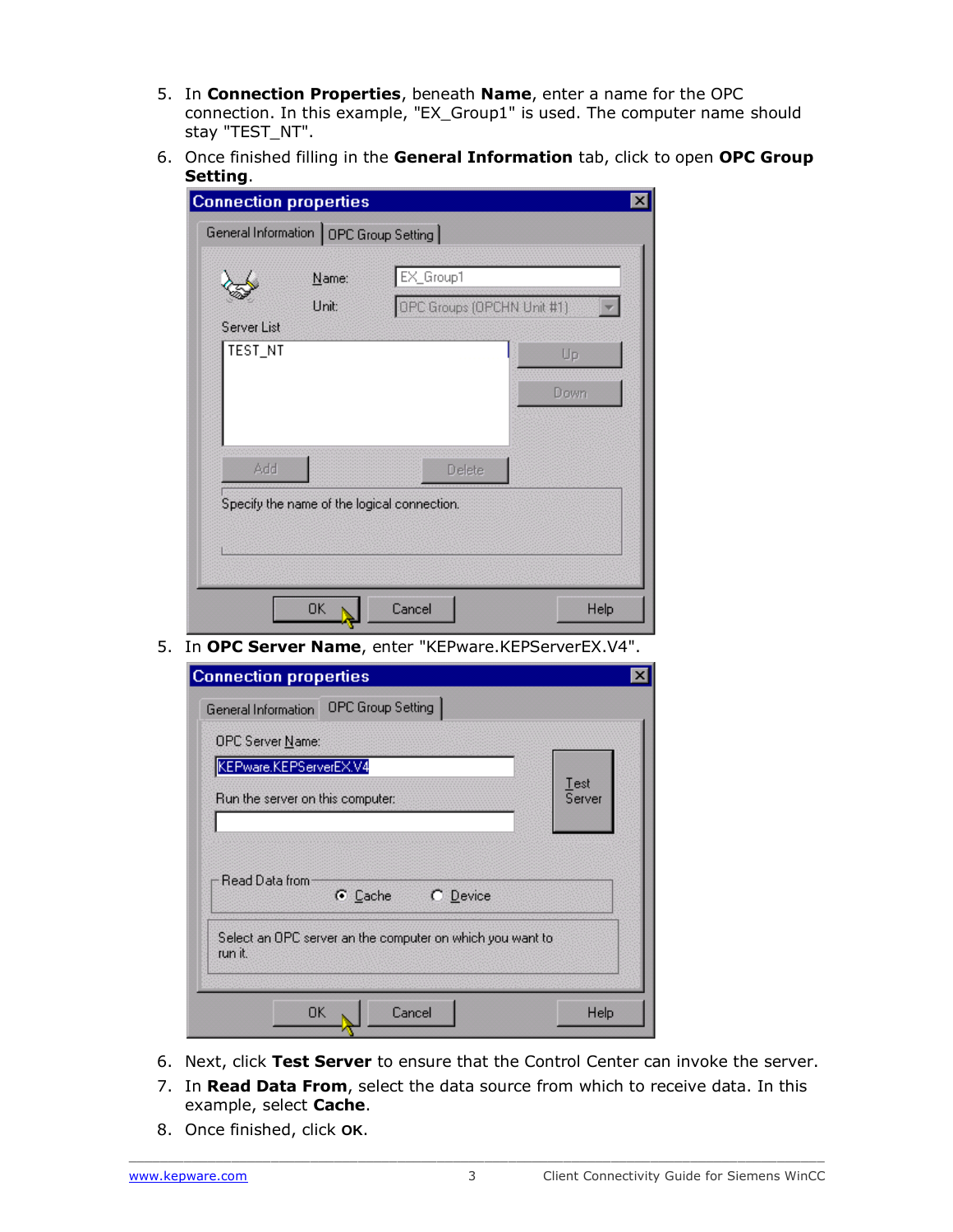| <b>Channel unit properties</b>                                                     | $\boldsymbol{\mathsf{x}}$ |
|------------------------------------------------------------------------------------|---------------------------|
| Connections   General Information                                                  |                           |
| Connections are set up for specific drivers.<br><b>Existing Driver Connections</b> |                           |
| EX_Group1                                                                          | New                       |
|                                                                                    | Delete                    |
|                                                                                    | Properties                |
|                                                                                    |                           |
|                                                                                    |                           |
| <b>OK</b><br>Cancel                                                                | Help                      |

**Note: Channel Unit Properties** should now display the newly created OPC group connection "EX\_Group1".

- 9. Next, click **OK**.
- <span id="page-5-0"></span>1.3 Creating a Tag
	- 1. In the **KEPServerEX\_Connect** tree hierarchy, right-click on **EX\_Group1** and then select **New Tag**.

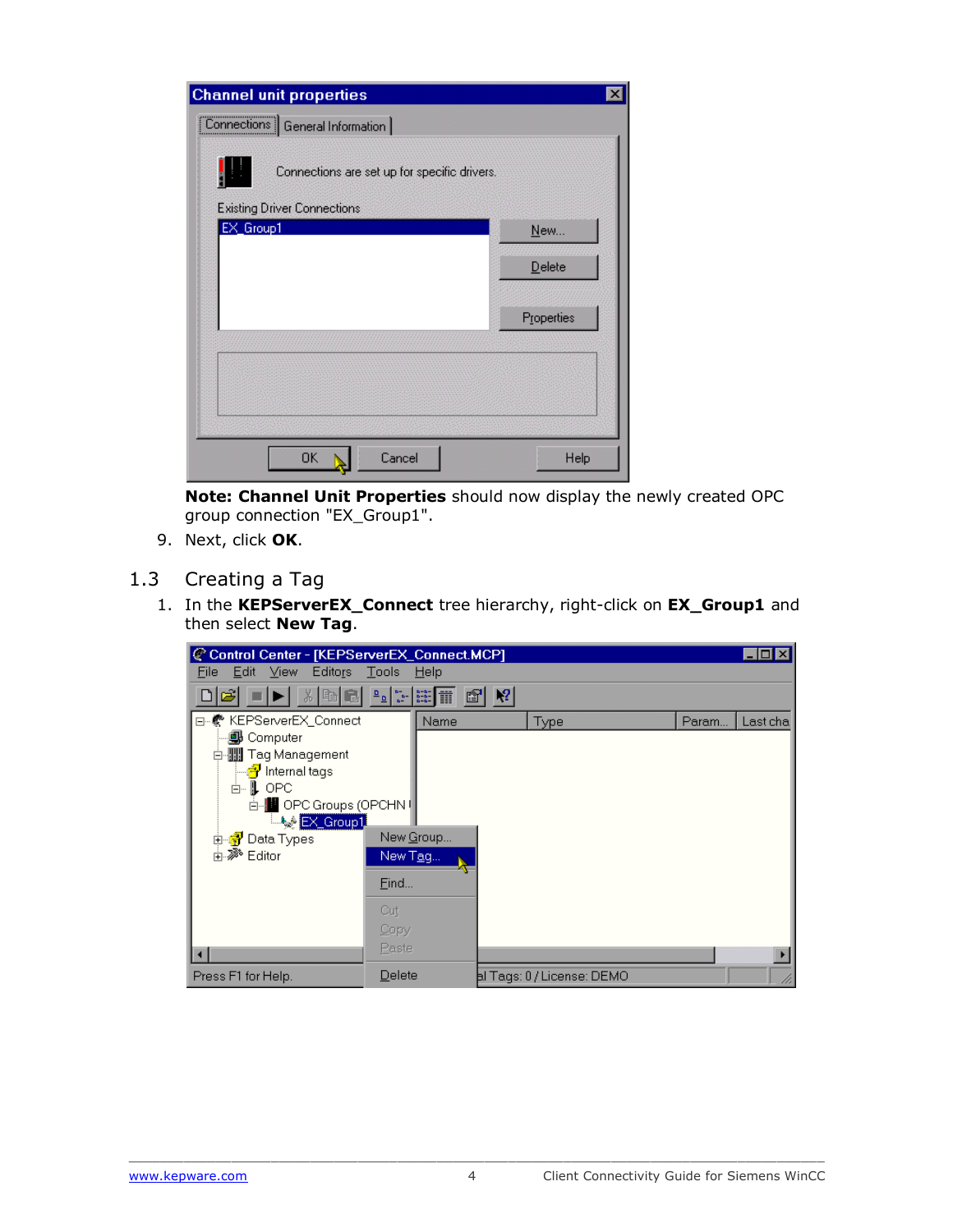2. In **Name**, specify a name for the new item. In this example, "Tag\_1" is used. This is a user-defined tag that has been predefined in KEPServerEX.

| <b>Tag properties</b>                                |                                                     |      |
|------------------------------------------------------|-----------------------------------------------------|------|
| General Information   Limits/Reporting               |                                                     |      |
| Properties of tags                                   |                                                     |      |
| Name:                                                | Tag_1                                               |      |
| Datatype:                                            | Unsigned 16-bit value                               |      |
| Length:                                              |                                                     |      |
| Address:                                             | " <addr>", "Channel_1.Device_1.Ta<br/>Select</addr> |      |
| Adapt format:                                        | WordToUnsignedWord                                  |      |
| linear scaling<br>Process Value Range-<br>From<br>丁方 | -Value range of tag<br>From<br>Ťο                   |      |
|                                                      |                                                     |      |
|                                                      | 0K<br>Cancel                                        | Help |

3. To define the tag item, click **Select**.

| <b>Address properties</b> |                                                                    |      |  |  |  |
|---------------------------|--------------------------------------------------------------------|------|--|--|--|
| OPC Address               |                                                                    |      |  |  |  |
| Item Name:                | Channel_1.Device_1.Tag_1                                           |      |  |  |  |
| Access Path:              |                                                                    |      |  |  |  |
| Data Type:                | Unsigned 16-bit value                                              |      |  |  |  |
| select its data type.     | Enter the name and the access path (if needed) of the OPC Item and |      |  |  |  |
| 0K                        | Cancel                                                             | Help |  |  |  |

4. In **Item Name**, enter the address of the tag item.

**Note:** Users may also request a Dynamic Tag by replacing the tag name with an actual address. For example, "Channel\_1.Device\_1.R0001".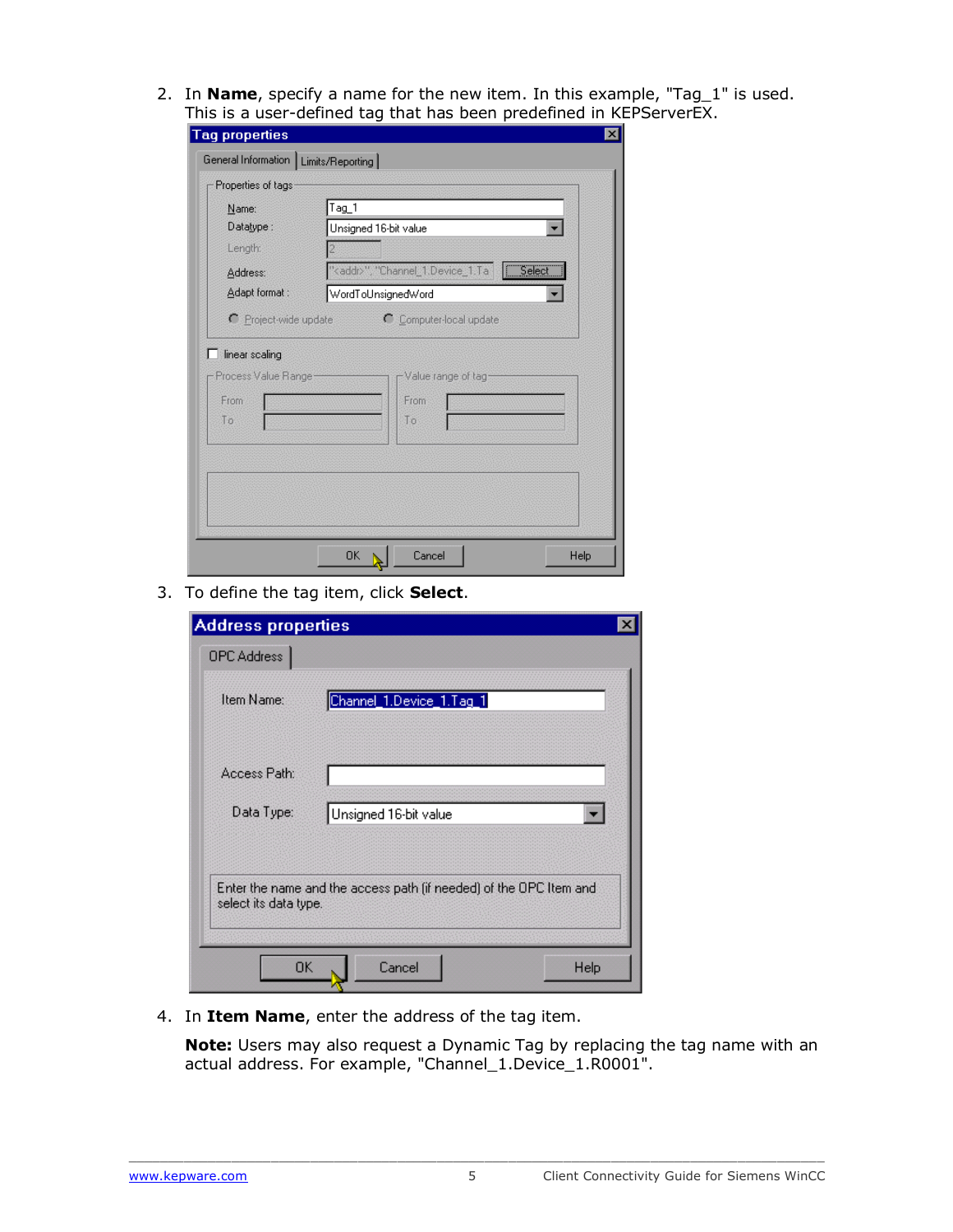- 5. In **Data Type**, select the most appropriate data type for the tag item.
- 6. Then, click **OK**.
- <span id="page-7-0"></span>1.4 Creating a Graphic Display
	- 1. In the **KEPServerEX\_Connect** tree hierarchy, expand **Editor**. Then, select **Graphic Designer**.



- 2. Next, right-click on "NewPdl0.pdl" and select **Rename Picture**. Rename the picture "Start.Pdl". This is the name that WinCC will look for when it executes the Runtime.
- 3. Once finished, click **OK**.

| <b>New Name:</b> |        |
|------------------|--------|
| ¶Start.Pdl       |        |
|                  | Cancel |

4. Next, double-click on the picture's name to invoke the **Graphics Designer**.

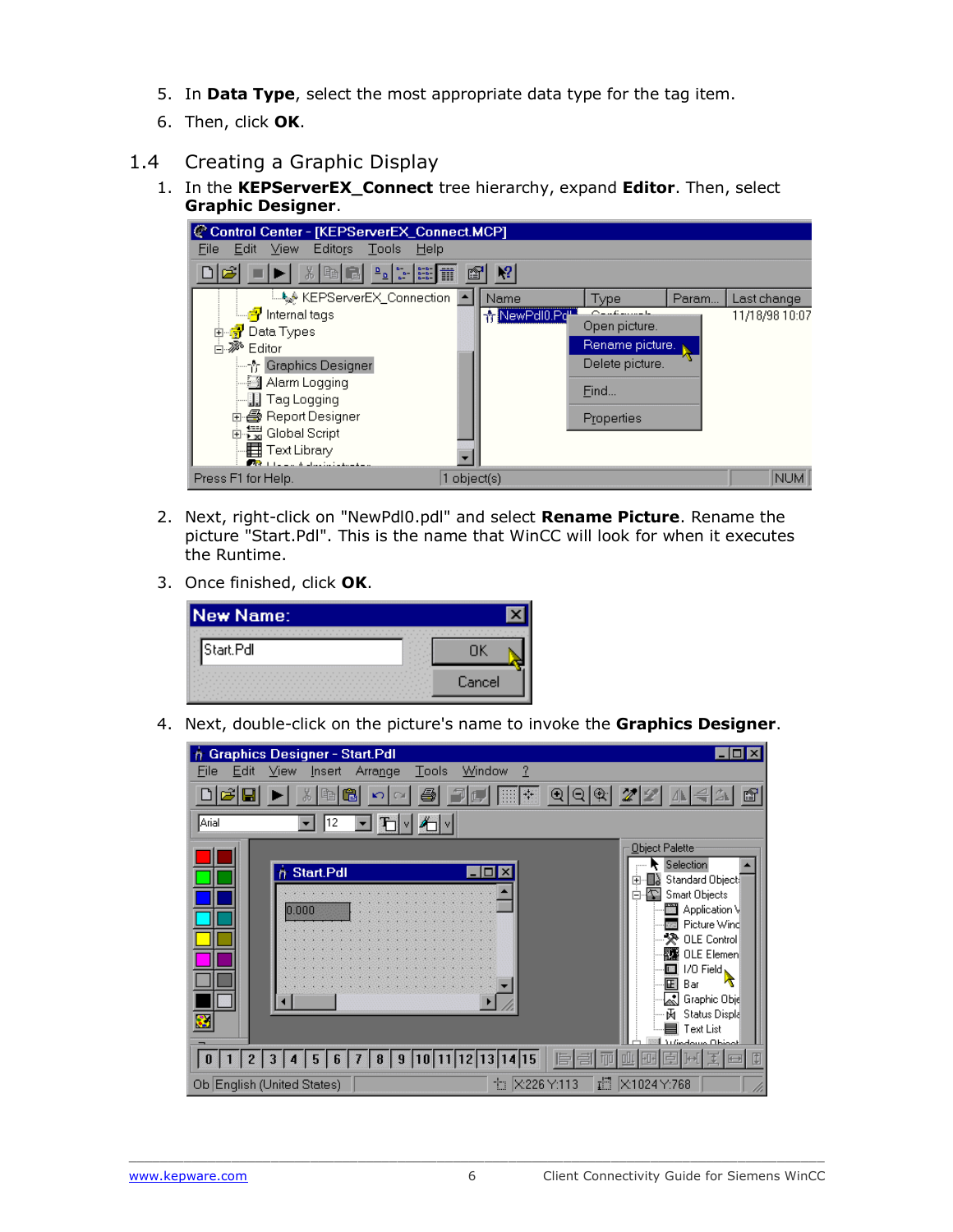5. Next, locate **Object Palette** and select **I/O Field Object**. Then, right-click on the picture window to create the I/O field object that will display data during Runtime.

**Note:** In order for the display object to function correctly, a link must be created from the object to defined tag item.

- 6. Right-click on the **I/O Field Object** and then select **Configuration Dialog**.
- 7. In **I/O Configuration** dialog, click the **Tag** icon. In the **Select Tag** dialog, select a tag and then click **OK**.

| <b>I/O-Field Configuration</b><br>$\vert$ ? $\vert$ |                         |  |  |  |
|-----------------------------------------------------|-------------------------|--|--|--|
|                                                     |                         |  |  |  |
| Tag:                                                |                         |  |  |  |
| Update:                                             | Upon change             |  |  |  |
| Type                                                |                         |  |  |  |
|                                                     | C Dutput C Input C Both |  |  |  |
| Format                                              |                         |  |  |  |
| Font Size                                           | 12                      |  |  |  |
| Font Name                                           | Arial                   |  |  |  |
| Color                                               |                         |  |  |  |
|                                                     |                         |  |  |  |
|                                                     | Cancel<br>0K            |  |  |  |
|                                                     |                         |  |  |  |

8. Click **OK** again to return to the **Graphics Designer**.

| A Graphics Designer - Start.Pdl                                                              | $ \Box$ $\times$                            |
|----------------------------------------------------------------------------------------------|---------------------------------------------|
| File<br>Edit<br>View<br>Insert<br>$\mathbf{\underline{T}}$ ools<br><b>Arrange</b>            | -?<br>Window                                |
| - 49<br>ାହାର<br>白<br>$\mathcal{D}$ $\Box$ $\mathbb{H}$ $\mathbb{H}$<br>晒<br><b>D</b> OI<br>⊕ |                                             |
| 그게<br>Arial<br>12                                                                            |                                             |
|                                                                                              | Object Palette                              |
| <b>n</b> Start.Pdl                                                                           | ×<br>Standard Object: $\blacktriangle$<br>中 |
|                                                                                              | <b>Smart Objects</b><br>Ė۰                  |
| WinCC-Runtime - X<br>0.000                                                                   | 圖 Application \                             |
|                                                                                              | <b>BE</b> Picture Wind<br>→ ※ OLE Control   |
| 154.000                                                                                      | ▓▓ OLE Elemen                               |
|                                                                                              | I/O Field                                   |
|                                                                                              | 圃<br>Bar                                    |
|                                                                                              | staphic Obje ا≸م                            |
|                                                                                              | 两<br>Status Displa                          |
| $1   2   3   4   5   6   7   8   9   10   11   12   13   14   15$<br>0 <sup>1</sup>          | 旨                                           |
| Pre English (United States)                                                                  | 疆<br><b>七 ×64</b> Y:65<br>ΙX                |